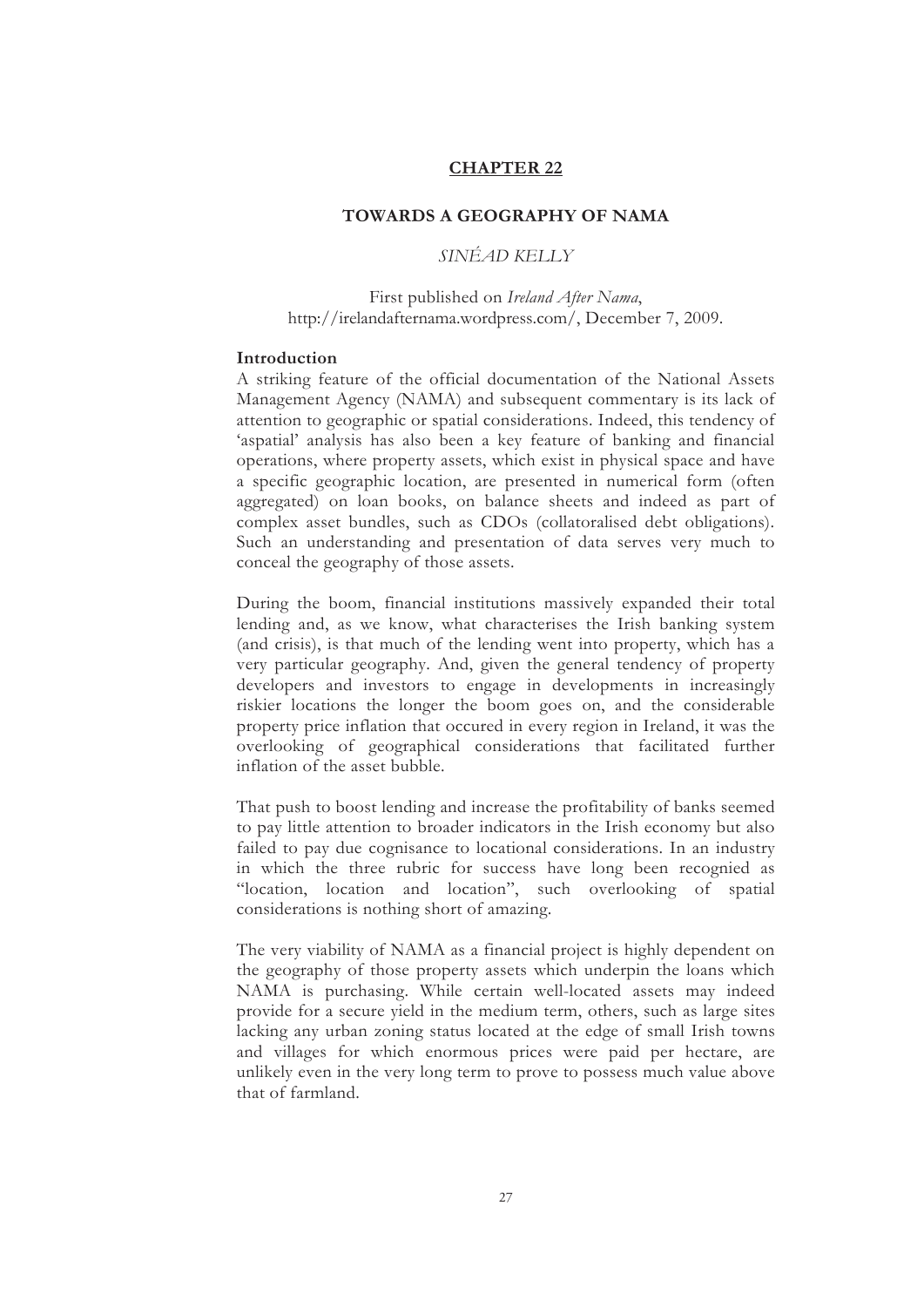# **Approaching the 'details' of NAMA and applying sectoral and geographical scenarios**

From the draft NAMA business plan released in October 2009, one can ascertain the broad composition of the loans. Of the total amount of €77bn of loans being transferred to NAMA from banks' asset sheets:

- $\epsilon$ 27.8bn (36%) relates to 'land'
- €21.8bn (28%) relates to 'development loans'
- $\bullet$   $\in$  27.7bn (36%) relates to 'associated loans'

Beyond that broad breakdown, there is little information on when the loans were granted, on the type of property to which the loans relate (residential, office, retail, industrial, etc.) and on the geography of the assets.

To date, the total extent of our knowledge of the 'geography' of those loans is provided only by a very broad break-down between international locations (see Figure 1). But in a sector in which a matter of 40 or 50 metres distance between sites might mean the difference between success and failure in the case of urban redevelopment projects, particularly in office development markets, such crude delimitation is almost entirely unhelpful. Unfortunately, we know too little about the location of NAMA-related property for an accurate assessment to be made as to their likely real value.

### Figure 1. The Geographical Breakdown of NAMA's Portfolio



Source: Draft NAMA Business Plan (2009)

Some €33.13bn of those loans relate to properties located in the Republic of Ireland. However, an appraisal of the real value of the underlying assets requires, in the case of loans against land, a review of the *geographical location, zoning characteristics* and *planning status*. For development loans, an evaluation needs to be undertaken of the *sectoral status* (residential, industrial, office, retail and other commercial) of schemes within a *local context* in which the current level of provision of such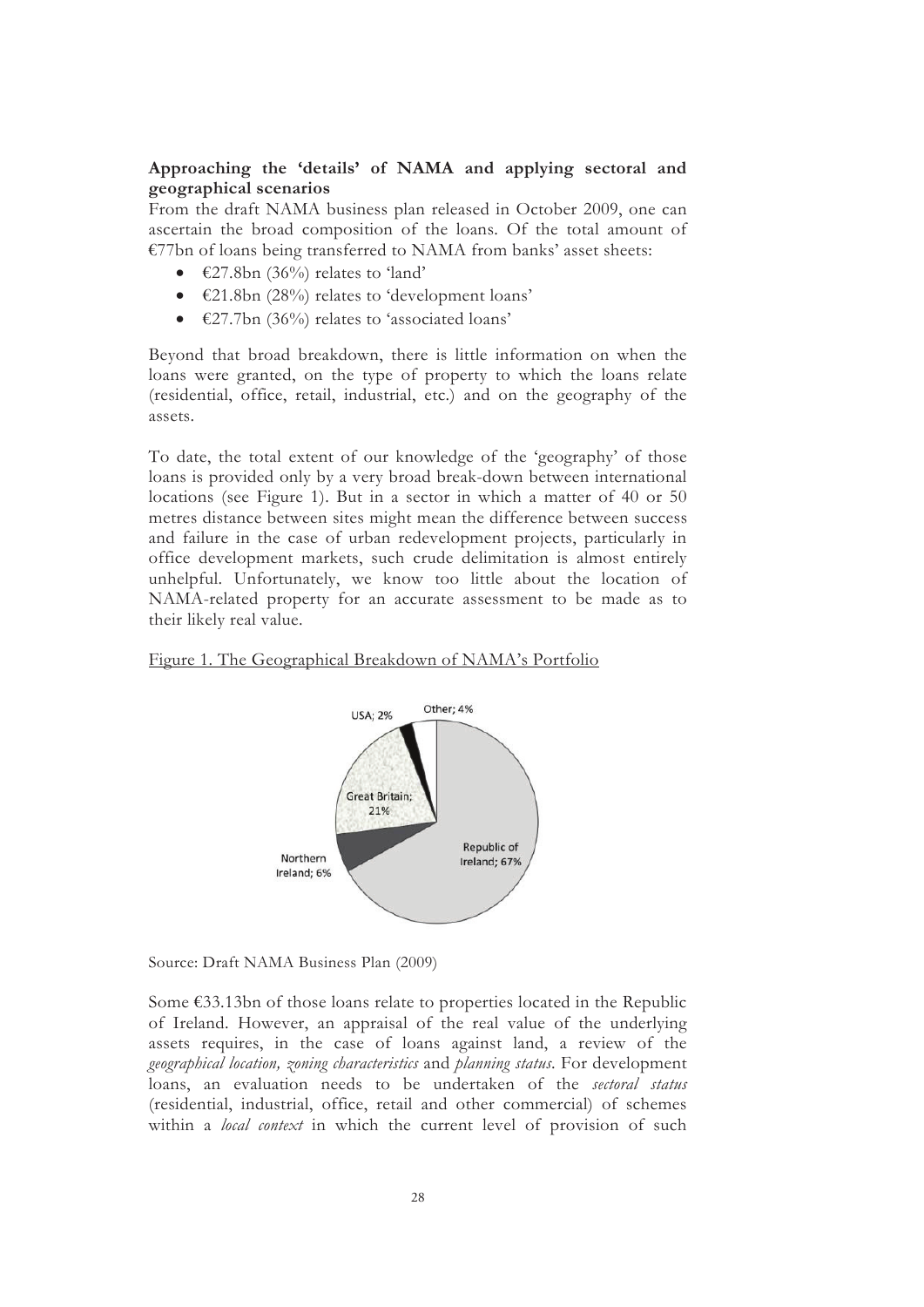property is taken into account, together with considerations of *existing vacancy rates*, the projected *scale* and *stage* of development (completions, currently on-site or due to be undertaken), and the prevailing and projected *scales of demand* for such space.

As laid out in the draft NAMA business plan (NAMA, 2009), NAMA will pay  $\epsilon$ 54bn for loans with a book value of  $\epsilon$ 77bn, representing a 30 percent "haircut" on the original loans' value. While NAMA will pay 15 percent above the estimated current market value for the assets, it does so on the basis that the total reduction in average property prices in the boom-slump cycle is 47 percent (the peak having occured in early 2007 and the trough estimated to have occured in September 2009) and that the 15 percent premium can be recouped over the lifetime of NAMA through a rising property market.

While we do not have specific information on the geographical location of the assets that are to be transferred to NAMA, we can examine some recent trends in the property market and compare them to the assumptions underpinning NAMA.

### **The Agricultural Land-Price Spiral**

What became clear during the boom years was that a very sharp increase in land prices was occuring, not just in and near urban areas but also in rural areas – agricultural land. According to Savills-HOK's *Irish Agricultural Land Research* report in May 2007, Irish land values jumped from just under  $\text{\textsterling}10,000$  per hectare ( $\text{\textsterling}3,850$  per acre) in 1998 to over €58,400 per hectare (€23,600 per acre) in 2006, by far the highest price per hectare in Europe (see Figures 2 and 3). This jump in part reflected the tendency for farmers to sell small plots of land for development purposes (one-off housing) and an increasing trend of wealthy individuals buying small farms for lifestyle purposes, particularly within commuting distance of Dublin. In many cases, the proceeds from land sales was reinvested in farmland, where farmers with land at the edge of towns sold them off during the boom times and bought farms elsewhere pushing up land prices even further and becoming even more out-of-kilter with the day-to-day economics of farming. With the onset of the property crash, agricultural land prices have and will continue to fall back sharply, with those greenfield sites at the edge of towns bought with redevelopment in mind, open to devaluations in the region of 90-95 percent.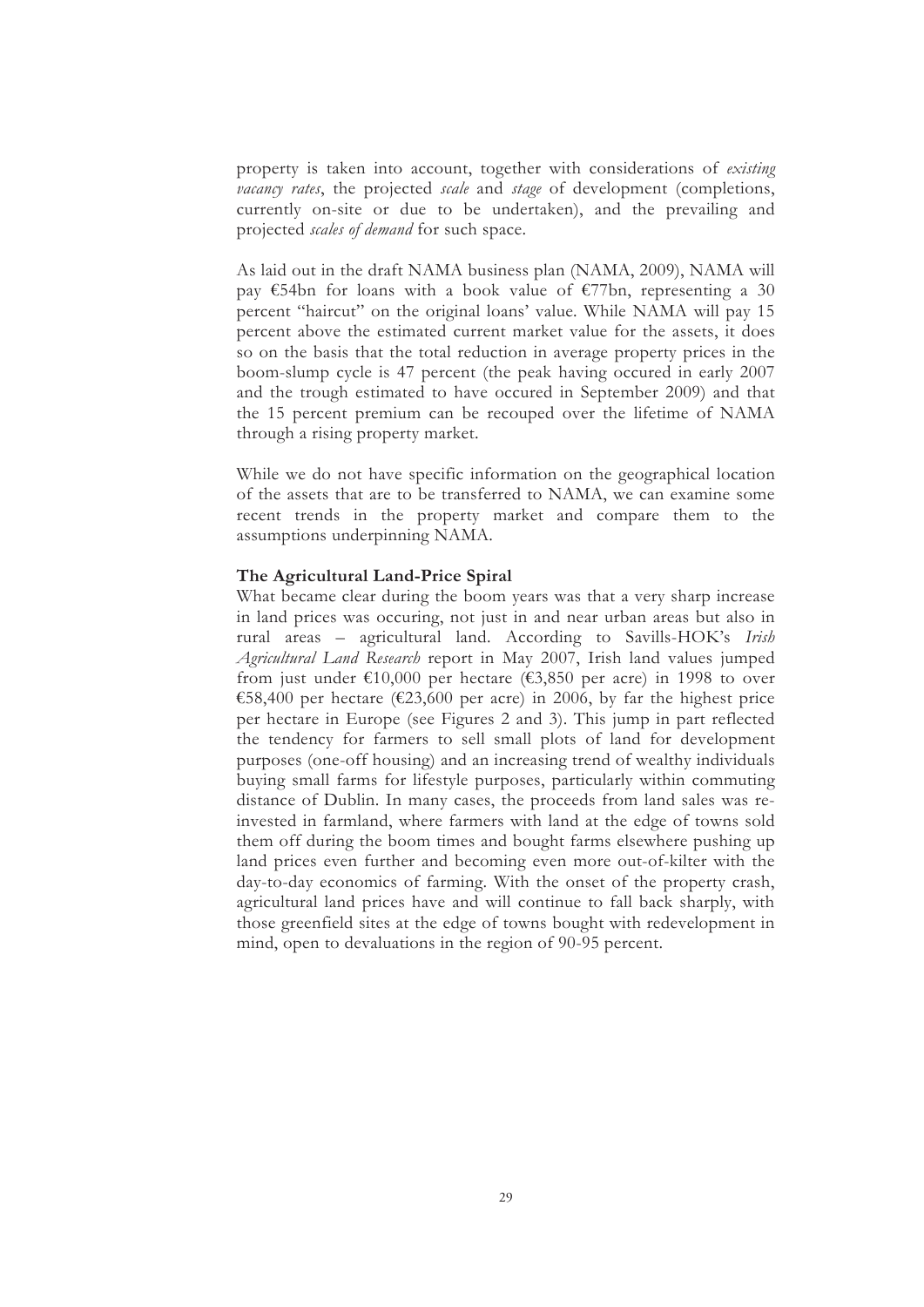Figure 2. Irish Land Values 1973-2006 (€ per hectare)



Source: Savills HOK (2007) CSO, Eurostat, Farmers Journal

Figure 3. European Land Values by Country 2005/6 (€ per hectare)



Source: Savills HOK (2007) CSO, Eurostat, Farmers Journal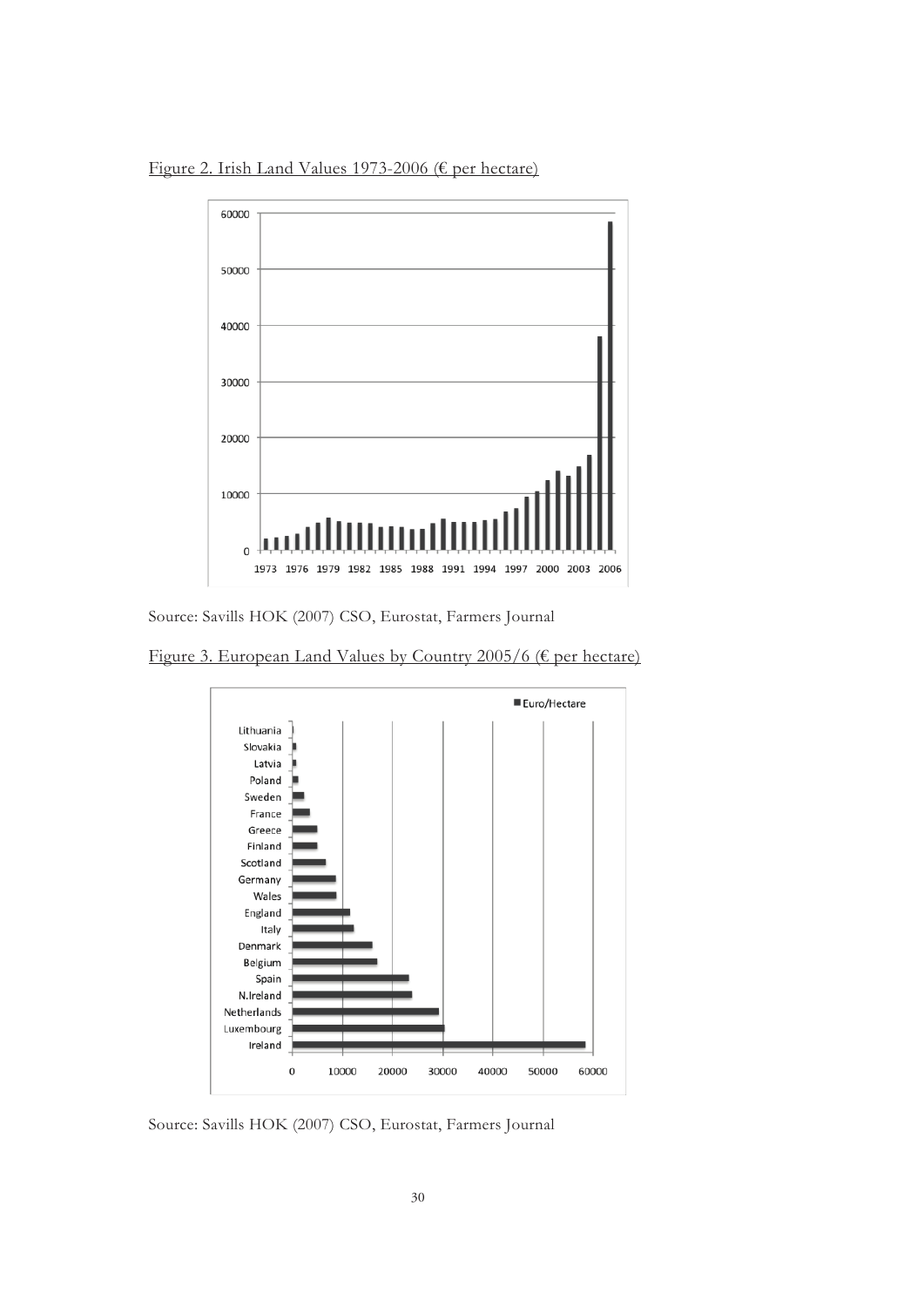### **Record Site Prices**

If we examine some of the record prices paid for redevelopment sites in urban areas at the height of the boom, and compare them to revaluations on other similar sites during the slump, it should give us some indication as to the real extent of price falls.

In late 2005, a number of significant site sales in the prestigious area of Ballsbridge in Dublin 4 attracted considerable attention. During this period, the developer Sean Dunne bought two sites, the former Jury's Hotel and the former Berkeley Court Hotel. The sites comprised seven acres and were purchased for *ca.* €379M, averaging a then unprecedented €54.1M per acre (MacDonald and Sheridan, 2008; Brawn, 2009). Another developer, Ray Grehan of Glenkerrin Homes bought a nearby 2.05 acre site, the former UCD Veterinary College, for  $ca$  €171.5M, an incredible €83.7M per acre. In 2006, a small site of just over a third of an acre went for almost  $\epsilon$ 40M ( $\epsilon$ 95M per acre). These were purchases that were made close to the height of the boom for potential redevelopment sites which had no planning permission. Even if the subsequently proposed mixeduse developments had been given planning permission and had they been completed at the height of the property boom, the margins for profitability were already stretched. So what scale of price devaluations could we expect in the property crash for these sites?

Take the example of a nearby 0.5 acre site on Herbert Road, Ballsbridge; this former Cablelink office-building was offered for sale in autumn 2007, just after the peak of the property boom, for  $\epsilon$ 30M. Two years later, the asking price stood at  $\epsilon$ 9.5M representing a 68 percent decrease, and that was the asking price – by no means an accurate indicator of how low market prices could fall.

As has been well-documented on the *Ireland After Nama* blog (see Kitchin, 2009; Moore, 2009), the case of the Irish Glass Bottle site in Ringsend in Dublin 4 is instructive. This 24.9 acre site, purchased in early 2007 for *ca.*  $\epsilon$ 413M ( $\epsilon$ 16.6M per acre) by a consortium involving companies of Bernard McNamara and Derek Quinlan and the Dublin Docklands Development Authority (DDDA), was revalued in October 2009 at  $\epsilon$ 60M. This represents a whopping 85 percent price devaluation, which is significantly above the "haircut" of 30 percent or the 47 percent average property price fall upon which NAMA's calculations are based. In the case of the Irish Glass Bottle site, we are talking about a large centrally-located brownfield site with special planning status for mixed use (residential and enterprise) functions under the DDDA's Master Plan, with reasonably good prospects of redevelopment in the medium-tolonger term. Yet, in spite of the existence of an overarching planning framework, this site has retained only 15 percent of its market-peak value. This begs the question that if such well-located sites are experiencing such colossal price falls, then what are the prospects for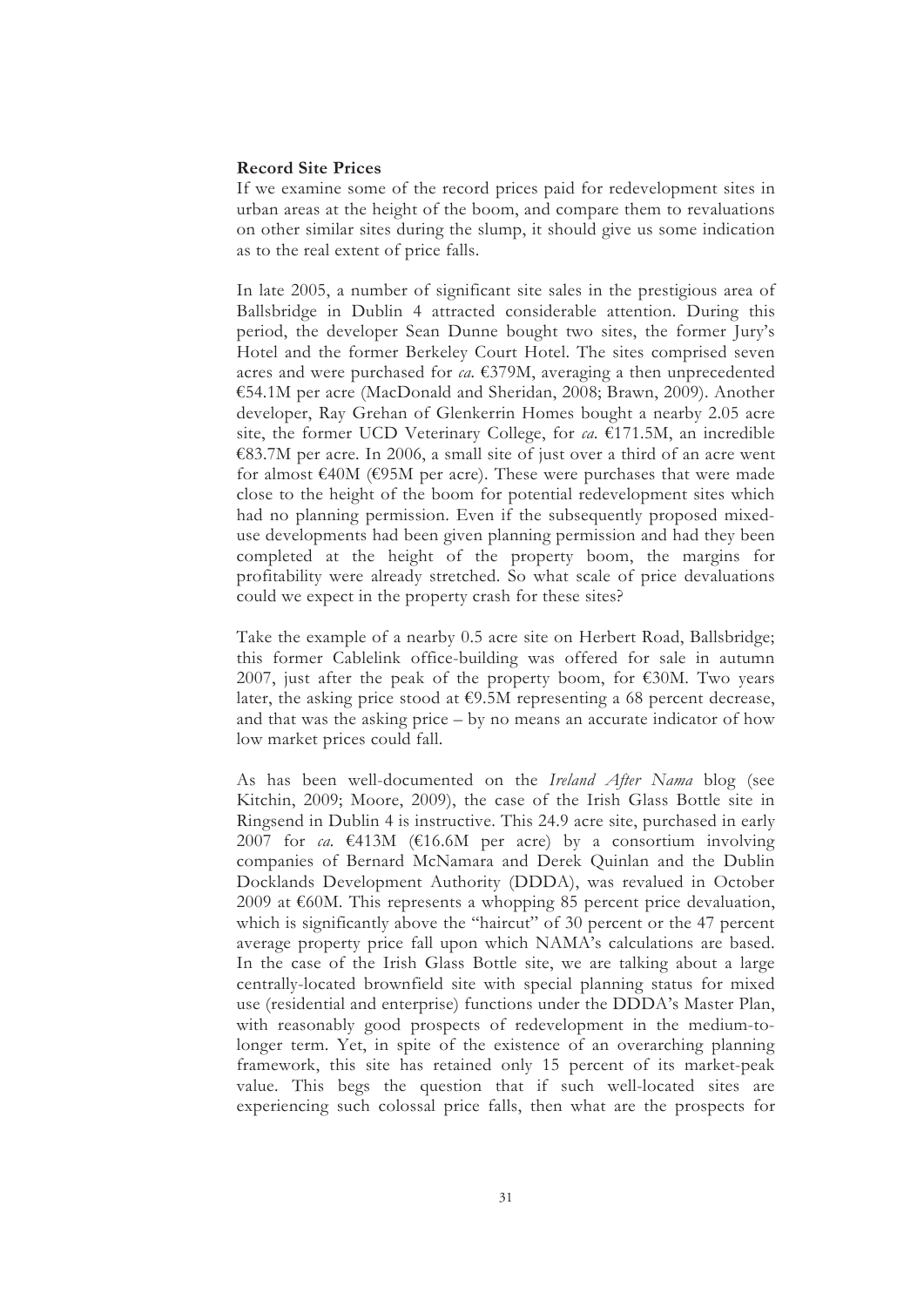greenfield sites at the edge of cities or at the edge of towns throughout Ireland.

## **Investigating Development Loans – The changing geography of Dublin's office stock**

Many of the *Development Loans* and *Associated Loans* set out in the NAMA business plan (NAMA, 2009) relate to loans for commercial property in Ireland. It is to an examination of recent trends and indicators for the different commercial property sectors that this discussion now turns. Taking the Dublin office market as an example, research from the Centre for Urban and Regional Studies (CURS), TCD and Savills-HOK (MacLaran & O'Connell, 2007) has traced the changing volume and geography of office space in Dublin since 1995. Over the past 15 years, the volume of modern office stock expanded enormously. However, the geography of office development has also changed significantly, where proportionately, there has been a fall in the dominance of the prime office locations of Dublin 2 and 4, while suburban office locations have grown substantially (see Table 1). While in 1995, suburban office developments accounted for 14.6 percent of the total stock, by 2008, that figure had leapt to over 35 percent.

|                           | 1995              | 2008      |
|---------------------------|-------------------|-----------|
| Dublin 2                  | 54.5 $\%$         | $32.0 \%$ |
| Dublin 4                  | $14.1\%$          | $12.4\%$  |
| Dublin 1, 7, 8            | $16.8\%$          | $14.9\%$  |
| IFSC / North Docks        | n.a.              | 5.6 $\%$  |
| Blackrock / Dun Laoghaire | 4.4 $\frac{9}{6}$ | $3.3\%$   |
| North Suburbs             | $0.7\%$           | $6.4\%$   |
| West Suburbs              | $1.9\%$           | $10.1\%$  |
| Other South Suburbs       | $7.6\%$           | $15.4\%$  |

Table 1. The Changing Geography of the Modern Office Stock in Dublin, 1995-2008

Source: CURS/SavillsHOK Office Database

Rates of vacancy in the modern office stock vary considerably geographically and are particularly high in certain suburbs, having been especially high in west Dublin (see Figure 4). The research indicates that since 2007, there have been high levels of activity in office construction in suburban areas, office space that has yet to reach the market. It is likely that some loans associated with office space in suburban areas will be transferred to NAMA, areas that even during the boom were experiencing relatively high vacancy levels.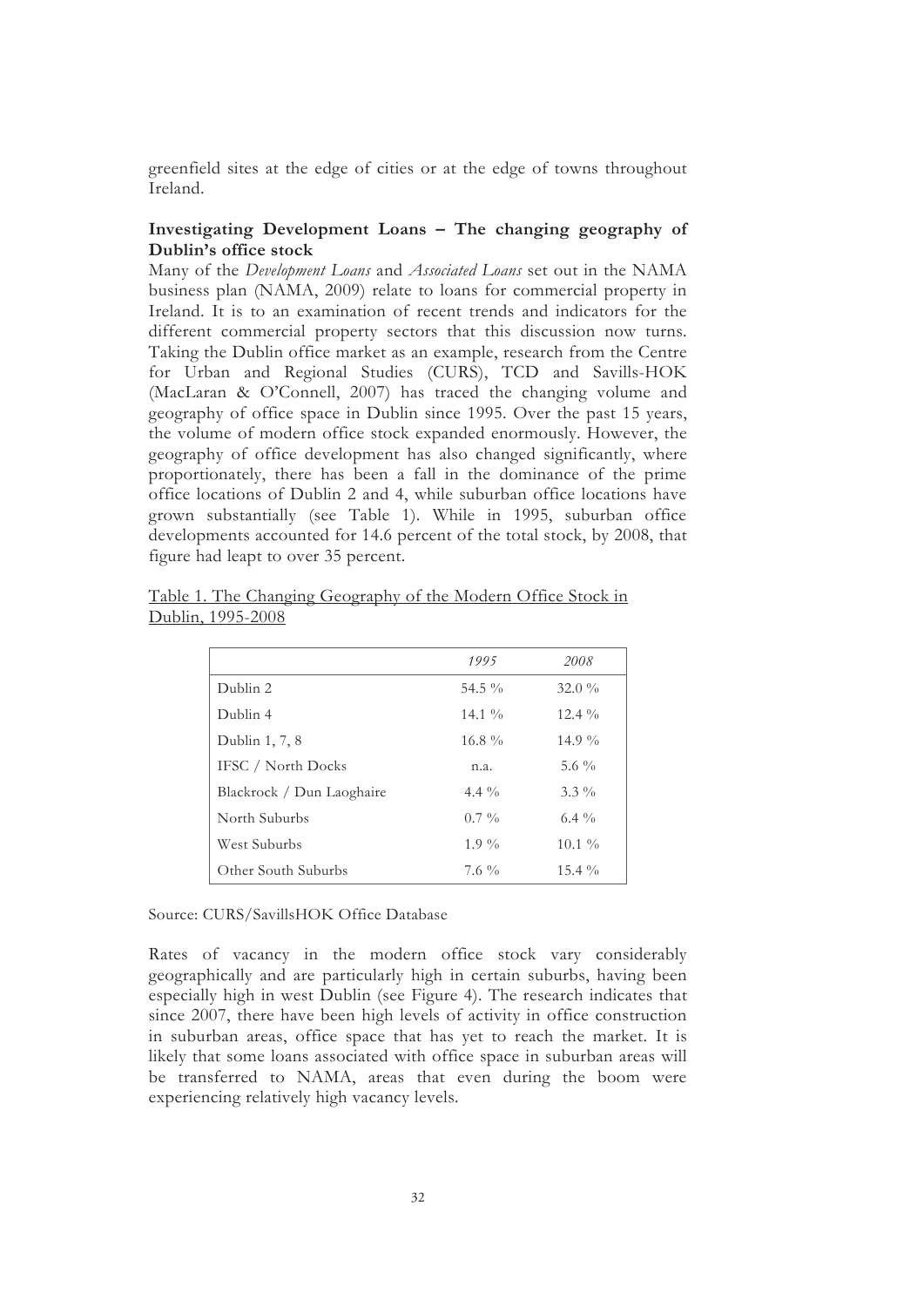

Figure 4. Vacancy Rates in Dublin's office stock, December 2000 to December 2008

Source: CURS/SavillsHOK Office Database

Moreover, with the then Minister for Justice Dermot Ahern proposing in later 2009 to ban the use of upward-only rent reviews for all new leases in commercial property, this would likely have a downward effect on the capital values that new office buildings would achieve. While, this proposed ban could be seen as a positive step for some business sectors (new tenants especially), it may have serious implications for NAMA (and simultaneously for Irish society) as NAMA's business model is tied to a rising property market. More specifically, many of NAMA's underpinning calculations drew heavily on trends and expectations in commercial property sectors, which at that time were based on a system of upwardonly rent reviews.

#### **Residential Loans**

It is likely that a good deal of the Development and Associated Loans relate to residential developments at various stages of construction. And, while it is clear that substantial reductions have occured in house prices generally, it is difficult to gauge the likely level of devaluation on residential loans that will transfer to NAMA. Where loans transferred to NAMA are found to involve housing developments that are at a stage of completion, we can draw on new house prices as an indicator.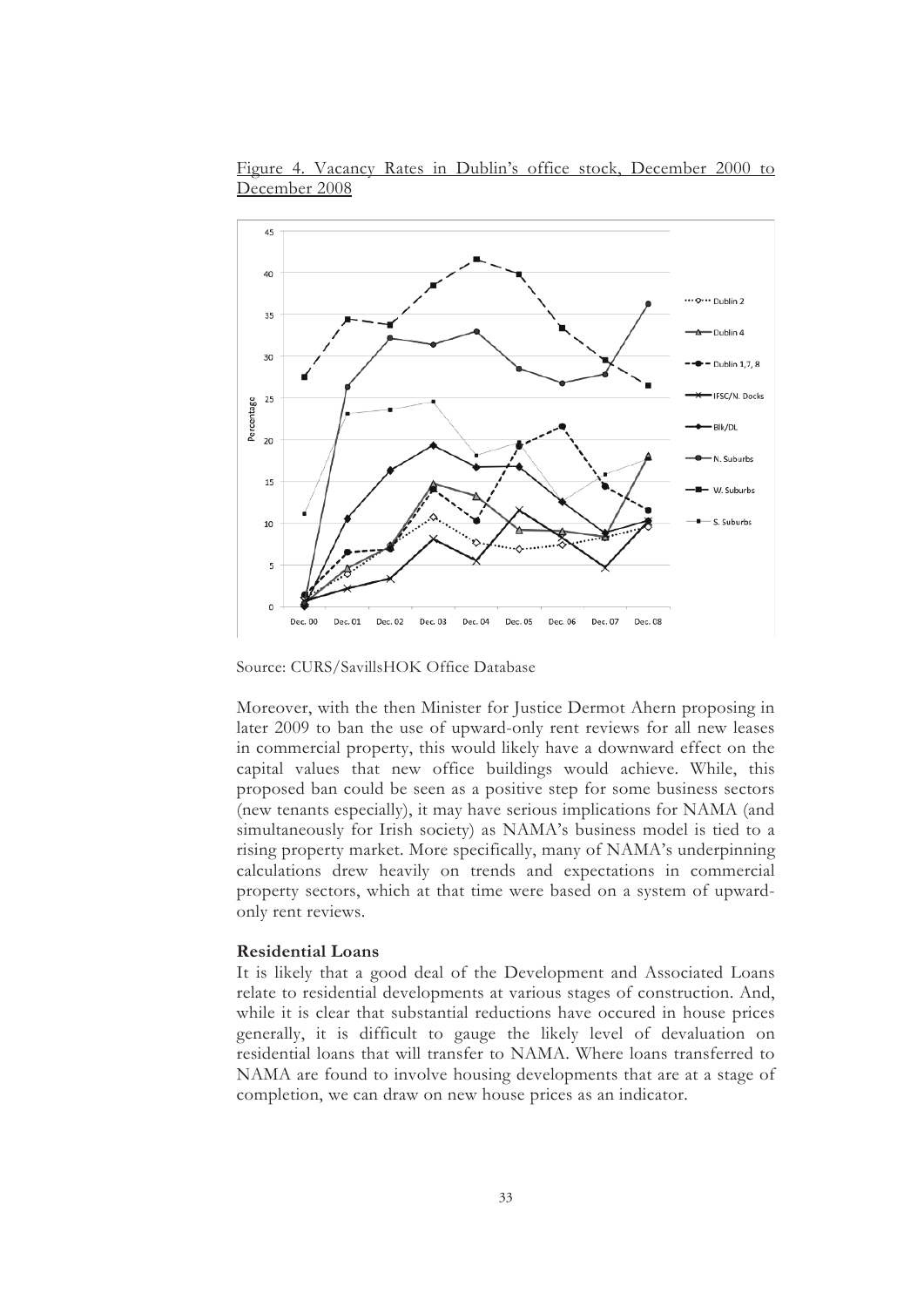

Figure 5. New house prices – National, Dublin and Regional, 2000- 2009Q2

Source: DoEHLG, Housing Statistics Bulletins, various years

Based on the DoEHLG's Housing Statistics Bulletins, Figure 5 indicates that new house prices nationally fell by 26 percent from the peak of the boom (2007Q2) to July 2009. For Cork and Galway, the figure was 23 percent, for Limerick, 11 percent, with Waterford and other areas experiencing 26 percent and 25 percent price drops respectively. Notably, the fall was sharpest in Dublin where new house prices fell by 40 percent and there is little to indicate that the downward trend halted in September 2009, the date that the draft NAMA business plan (NAMA, 2009) has taken to represent the price-floor of the market. Unsurprisingly, sales activity was much reduced.

Notably, the type of 'assets' that will be transferred to NAMA will likely include some of those unfinished housing estates and apartment complexes that have become a very visible feature of the Irish landscape – in city suburbs, in inner-city neighbourhoods and at the edge of towns and villages countrywide. In these cases, the ratio of market value to loan value will have fallen dramatically, with the management and disposal of these 'assets' likely to prove difficult and expensive.

### **The property crash beyond NAMA**

While this discussion has sought to develop further a geography of NAMA's portfolio, raising some serious questions about the calculations and underpinning assumptions of NAMA in the process, it must also be